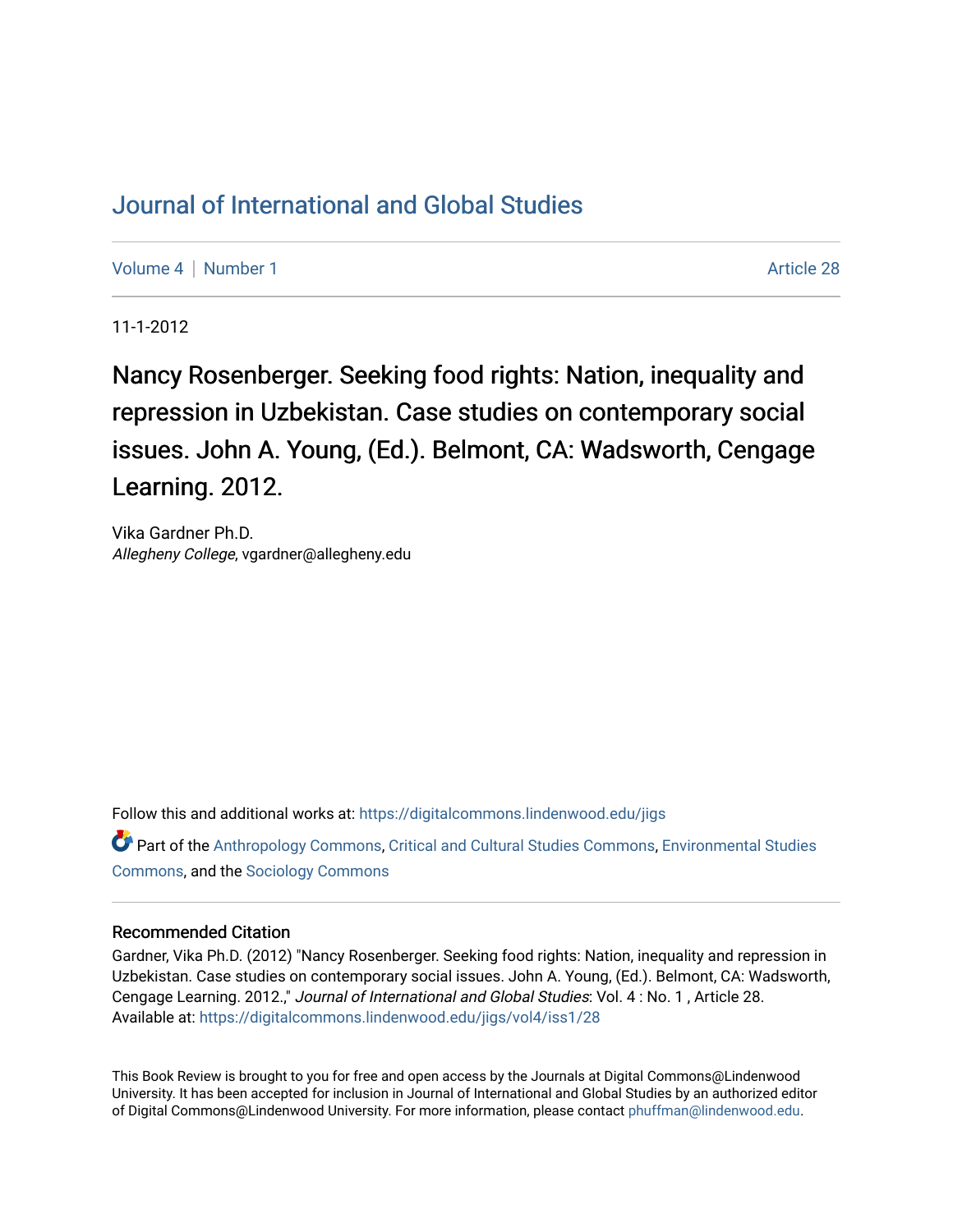## **Nancy Rosenberger.** *Seeking food rights: Nation, inequality and repression in Uzbekistan***. C***ase studies on contemporary social issues***. John A. Young, (Ed.). Belmont, CA: Wadsworth, Cengage Learning. 2012.**

 Although this work has an interesting title and premise, it might be better considered a collection of articles rather than a scholarly monograph. Its author, Nancy Rosenberger, is a full professor at the University of Oregon. Her prior research has been on Japan; however, in this text, she seems to have expanded the scope of her studies to include Central Asia, as she lived in Tajikistan for at least two months during the 2011-12 school year in addition to the time she spent in Uzbekistan as a result of the Fulbright scholarship she received to do this research. This work adds to a corpus of article-length works that address food security in the region. In her preface, Rosenberger indicates that she intends this to be a text for beginners, "to introduce readers" to the region, to give "readers practice in thinking through the meaning of food rights in a certain time and place" and to note "channels for considering power differences that exist within a nation" (pp. vii-viii). The text consists of nine chapters, not all of which fit well with the book's stated topic. Rosenberger has divided her study into sections which perhaps could have intersected more than they do: urban environments, with "class differences"; rural areas, here the Ferghana Valley; women; and ethnicity. Three of her chapters (the second, on Uzbek history; the seventh, on the Andijan uprising and suppression in 2005; and the eighth on food security in the author's local area in Oregon) fit less well into the book's concept. For Central Asian studies, only the chapter on the Andijan uprising is particularly significant.

 Rosenberger's research was apparently profoundly affected by her being in-country during the Andijan uprising in 2005. While the subtitle of the text includes the words "inequality and repression in Uzbekistan," Rosenberger's work includes little authentic political analysis. An explicit discussion of the Karimov regime and the backdrop against which issues of food insecurity were examined might have made a better article, but unfortunately, Rosenberger's research contained minimal analysis and was instead only colored (by her own admission) by political rumor and generalization (p. 135). While some of Rosenberger's criticism of the government is not unfounded, it failed to help her achieve a true understanding of the people of Uzbekistan. Her analysis is largely self-centered, and as such, her understanding of food distribution is limited. Most disappointing, perhaps, is Rosenberger's underestimation of the role of individual agency among the Uzbek people. In short, in her analysis of food insecurity and distribution in Uzbekistan, Rosenberger fails to grasp the significance of four major factors: (1) the role of family networks in food distribution; (2) the range of meanings of an ethnic identity in Central Asia; (3) interpretations of "tradition" as performance; and (4) religion.

 First, the author notes but fails to consider seriously the role of family networks in food distribution. For example, in her presentation of the city of Tashkent, which she notes is less food-poor than the rest of the country (given that it interacts with its suburbs and with the rest of the country), she fails to consider many of the networks and pathways along which food actually travels: Students and others with Tashkent residency permits often bring food into the city and send money or goods back to their families in Tashkent. Family members who do not reside in Tashkent often visit and stay with family for weeks or months. These familial networks also function in the other direction, as Tashkenters also often send their children out to more rural areas for the summer or to find a healthier atmosphere in which to live, typically with relatives outside of the city; likewise, gifts and support flow out of Tashkent to other parts of the country on the occasions of weddings and other life rituals. Family dynamics often involve food, with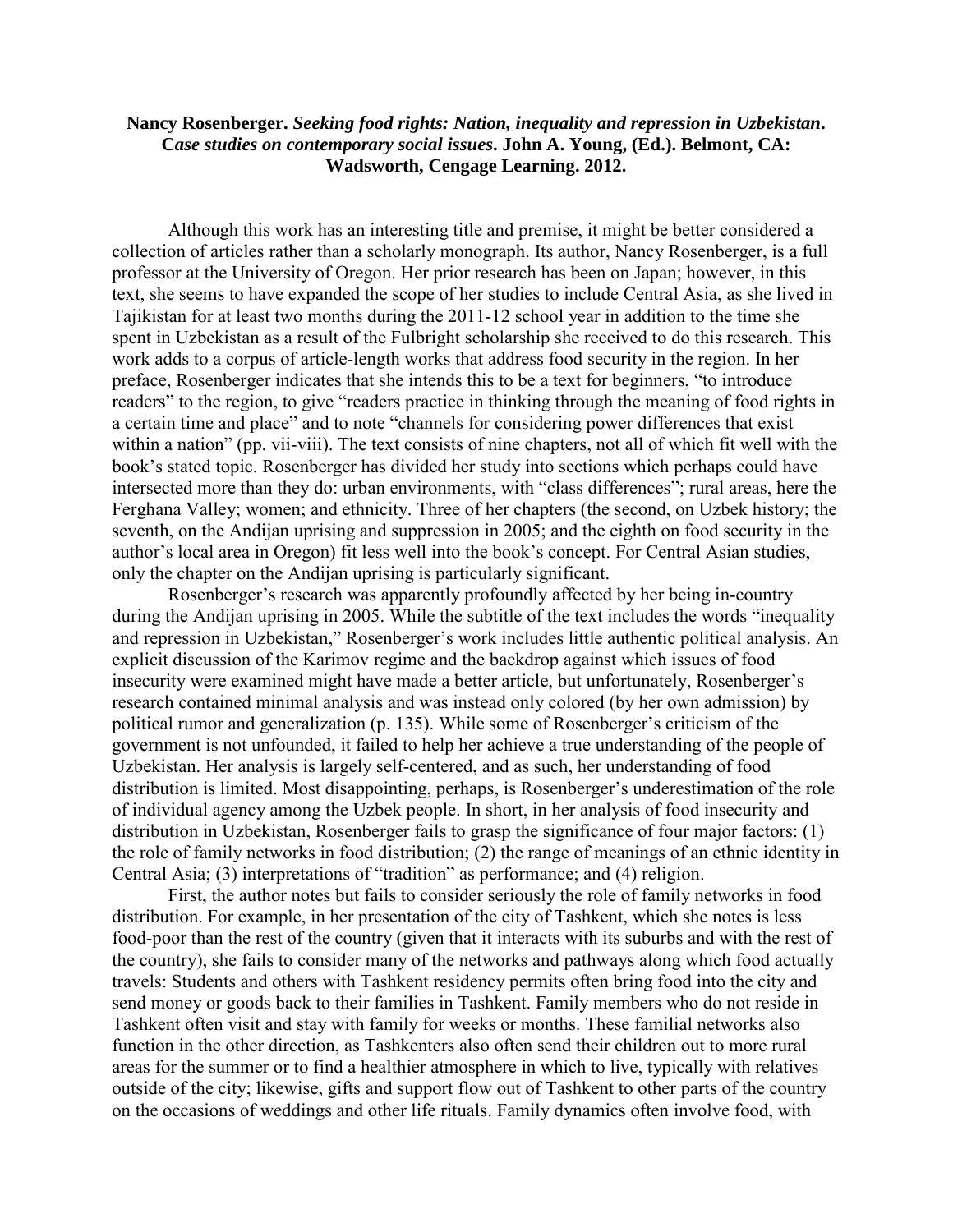visitors trying to establish ties by bringing substantial gifts. All of these are normal family interactions, the significance of which vis-à-vis food distribution Rosenberger failed to perceive, either because she was not looking—Tashkenters were taking her to family in the Ferghana Valley, so the networks were being utilized for her benefit—or because her isolation from the everyday life of families precluded it. For instance, from my own personal familial experience, an uncle from Bukhara, when visiting my family in Tashkent, would regularly bring meat and bread from his home and would often do what amounted to a week's worth of food shopping when he arrived. His visits always meant extraordinary treats. These experiences are not reflected in Rosenberger's description of the "food security" paradigm, which seems to be based on a nuclear family model rather than the extended kinship networks that are more common in Uzbekistan. Her assumptions based on middle-class American life are manifest when talking about families in Uzbekistan, who, she asserts "stick together" "because they have no choice" (p. 45) or when observing that younger "relatives *had* to [provide] the primary caring [*sic*.]" for elderly parents (p. 62, emphasis added), not considering that Uzbek children may, in fact, want to provide such care. These general failures to see beyond her own cultural perspective also meant that Rosenberger was apparently unaware of the role that even guests typically play in providing staples; I can only imagine how the economically disadvantaged family she visited in Tashkent felt when she brought, apparently, little more than tea (pp. 42-45). Descriptions of these extended kinship networks could have been integrated in Rosenberger's tacked-on chapter covering Oregon, where networks may also be observed, in this case a network of exclusion (p. 158).

In addition to her failure to cite family networks as integral to food distribution, she also only minimally grasped issues of ethnicity and identity. Indeed, for a scholar of Uzbekistan, the presentation of ethnicity and identity are naïve at best. Rosenberger seems to have known little about the region's history; her chapter on Uzbekistan's history is a catch bag of summaries of excellent works on the history of the early Soviet period, such as those by Doug Northrop and Marianne Kamp, along with some lesser-known articles and a few, altogether unknown to this historian, for which there are citations in the text without references in the bibliography (pp. 29- 30). Her conception of ethnicity is never explicitly stated. She seems unaware of the depth and richness of the integration or intermingling of Central Asian ethnic identities, an integration one may readily find in Central Asian works spanning hundreds of years and in sophisticated discussions of Central Asian identity readily available in English-language scholarly publications. Although she mentions the fact that identities have been structured around regions (p. 27)—as a result of being from Samarqand or Bukhara, for instance—she does not seem to have considered the reality that people of varying language groups or economic statuses in the same region might share more similarities than differences. One might even suggest that this work is more in line with nineteenth-century ideas of anthropological research than the twentyfirst; her description of a "Tajik" face (p. 118) as "narrower . . . . with more chiseled features" might have come from nineteenth-century travel literature.

 Not only did Rosenberger miss the boat with respect to family networks and issues of ethnic identity, so too did she stumble in her attempt to deconstruct the role of tradition. Despite her assertion that she is a "modern" anthropologist (pp. 108-9), the author seems oblivious to her own construction of "traditional" customs and foods in Uzbekistan. For example, her suggestion that "palov" (a spelling that I have never seen during my years in Uzbekistan for the word "pilow," "plov," "pilaf," or "pilav"—for the traditional dish *pilaf*) came from somewhere else (pp. 6, 121) and is, therefore, somehow not "local," when it has been a regional staple for at the very least hundreds of years (longer than North America has been populated by Europeans) may make it difficult for her beginner readers to differentiate her thinking from the "primordial"